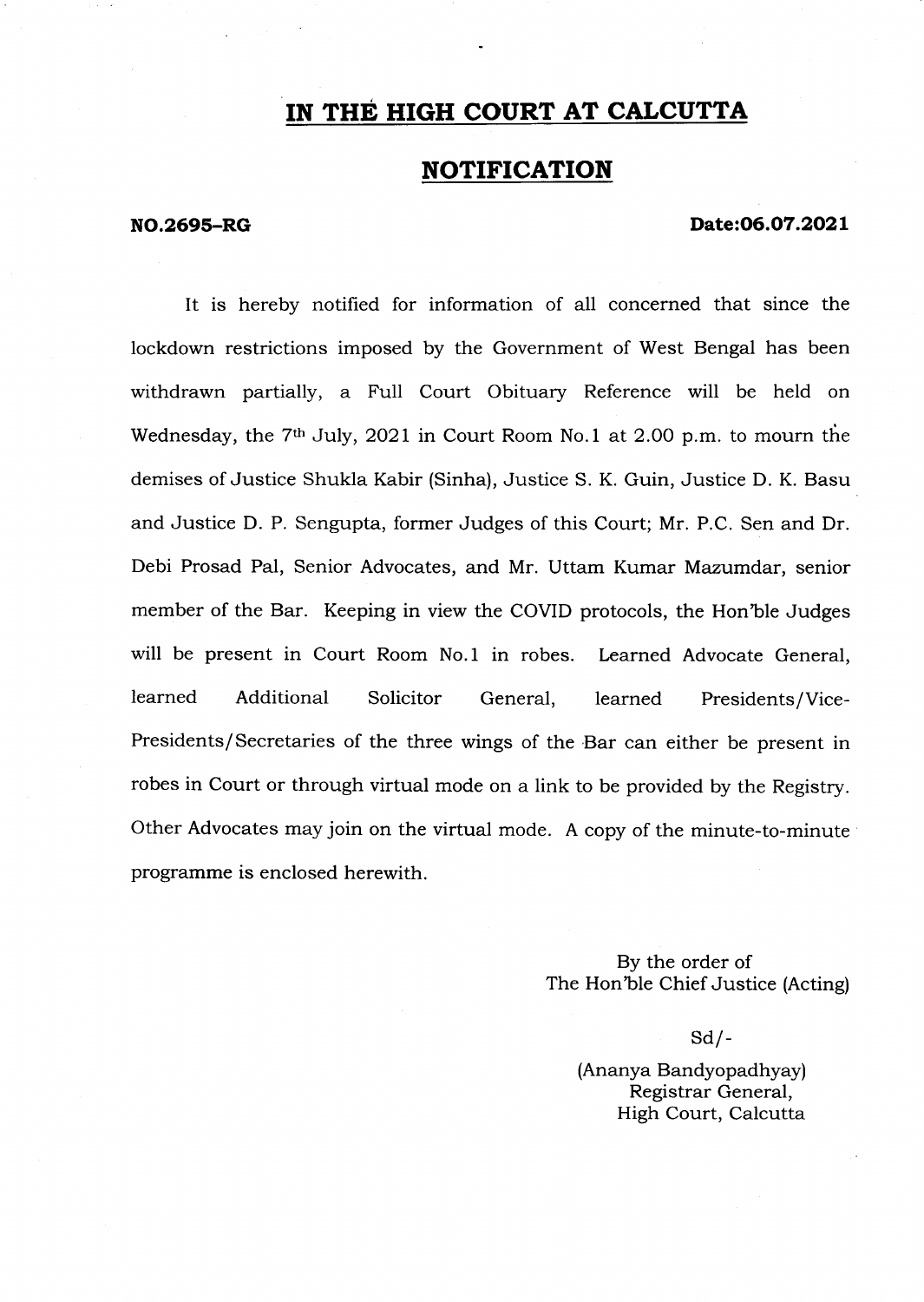# MINUTE-TO-MINUTE PROGRAMME

Full Court Obituary Reference in memory of :

Justice Shukla Kabir (Sinha), Justice S.K. Guin, Justice D.K. Basu and Justice D.P. Sengupta, former Judges of this FIon'ble Court

AND

# Mr. P.C. Sen and Dr. Debi Prosad Pal, Senior Advocates, and Mr. Uttam Kumar Majumdar, Senior Member of the Bar

on

Wednesday, July 7,2021, at 2.00 p.m. In Court Room No.1

# PART \_ I

|         | Arrival of the Hon'ble Chief Justice (Acting) and the Hon'ble Judges in<br>Court Room No1.                                                                                                                                                                                                                             |
|---------|------------------------------------------------------------------------------------------------------------------------------------------------------------------------------------------------------------------------------------------------------------------------------------------------------------------------|
|         | The Registrar General will seek permission of the Hon'ble Chief Justice<br>(Acting) to commence the proceedings.                                                                                                                                                                                                       |
|         | The Learned Registrar General will request the Hon'ble Chief Justice<br>(Acting) to address.                                                                                                                                                                                                                           |
|         | Address by the Hon'ble Chief Justice (Acting) in the memory of Justice<br>Shukla Kabir (Sinha), Justice S.K. Guin, Justice D.K. Basu and Justice<br>D.P. Sengupta, former Judges of this Court.                                                                                                                        |
|         | Thereafter, the Registrar General will request the learned Advocate<br>General, the learned Additional Solicitor General, the President/Secretary<br>of the Bar Library Club, the President/Secretary of the Bar Association<br>and the President/Secretary of the Incorporated Law Society, to address<br>one by one. |
|         | Address by the learned Advocate General.                                                                                                                                                                                                                                                                               |
|         | Address by the learned Solicitor General.                                                                                                                                                                                                                                                                              |
|         | Address by the President/Secretary of the Bar Library Club.                                                                                                                                                                                                                                                            |
|         | Address by the President/Secretary of the Bar Association.                                                                                                                                                                                                                                                             |
|         | Address by the President/Secretary of the Incorporated Law Society.                                                                                                                                                                                                                                                    |
| PART-II |                                                                                                                                                                                                                                                                                                                        |
|         | The Registrar General will request the learned Advocate General, the<br>learned Additional Solicitor General, the President/Secretary of the Bar                                                                                                                                                                       |